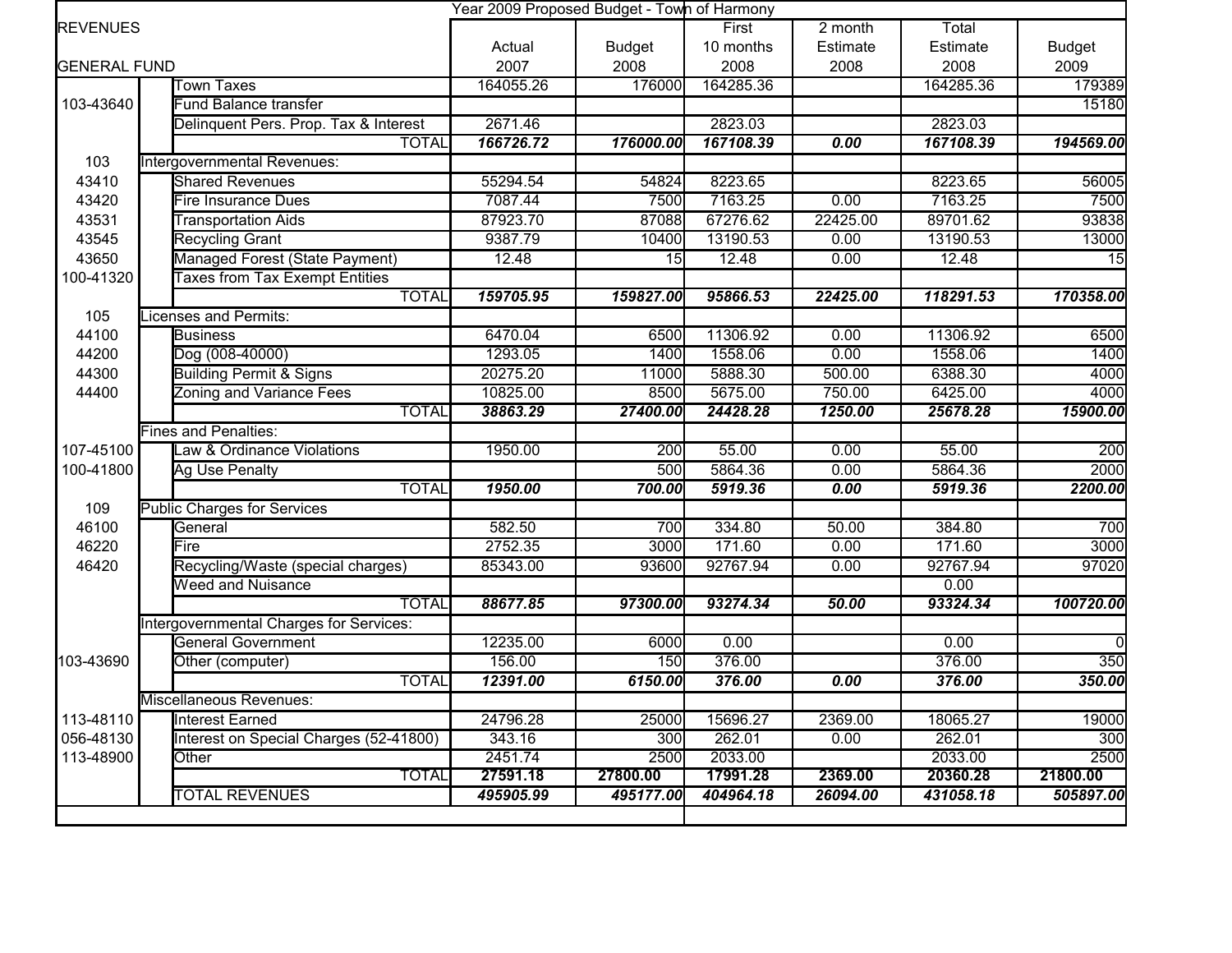| <b>EXPENDITURES</b> |   |                                     |           |               | First     | 2 month  | Total     |               |
|---------------------|---|-------------------------------------|-----------|---------------|-----------|----------|-----------|---------------|
|                     |   |                                     |           | <b>Budget</b> | 10 months | Estimate | Estimate  | <b>Budget</b> |
|                     |   |                                     | 2007      | 2008          | 2008      | 2008     | 2008      | 2009          |
| 118                 |   | <b>General Government</b>           |           |               |           |          |           |               |
|                     |   | Legislative Board:                  |           |               |           |          |           |               |
| 51100               |   | Chairman - Salary                   | 5500.00   | 5500          | 5500.00   | 0.00     | 5500.00   | 5500          |
|                     | b | Chairman - SS & med                 | 1010.60   | 1050          | 1047.89   | 0.00     | 1047.89   | 1050          |
|                     |   | Supervisor - Salary (4)             | 10000.00  | 10000         | 10000.00  | 0.00     | 10000.00  | 10000         |
|                     | b | Supervisor - SS & med               | 1901.12   | 2015          | 1988.08   | 0.00     | 1988.08   | 2015          |
|                     |   | Meetings (\$25/)                    | 2775.00   | 3000          | 2825.00   | 0.00     | 2825.00   | 3000          |
|                     | C | Legislative - Expenses              | 3865.28   | 3500          | 2924.57   | 400.00   | 3324.57   | 3500          |
|                     |   | <b>SUBTOTAL</b>                     | 25052.00  | 25065.00      | 24285.54  | 400.00   | 24685.54  | 25065.00      |
|                     |   | Financial Administration:           |           |               |           |          |           |               |
| 51500               |   | Treasurer - Salary                  | 7663.00   | 7700          | 7690.00   | 0.00     | 7690.00   | 7700          |
|                     | b | Treasurer - SS & med                | 1269.56   | 1275          | 1274.04   | 0.00     | 1274.04   | 1275          |
|                     | C | Treasurer - Expenses                | 1774.28   | 1800          | 1025.92   | 775.00   | 1800.92   | 1800          |
|                     |   | Assessor - Salary                   | 24000.00  | 24000         | 20000.00  | 4000.00  | 24000.00  | 24000         |
|                     | a | Assessor - Expenses                 | 34.22     | 900           | 0.00      | 900.00   | 900.00    | 900           |
|                     |   | Other finance processing            |           |               |           |          | 0.00      |               |
|                     |   | <b>SUBTOTAL</b>                     | 34741.06  | 35675.00      | 29989.96  | 5675.00  | 35664.96  | 35675.00      |
| 51400               |   | <b>General Administration:</b>      |           |               |           |          |           |               |
|                     |   | Clerk - Salary                      | 22500.00  | 23000         | 23000.00  | 0.00     | 23000.00  | 24000         |
|                     | b | Clerk - SS & med                    | 3727.68   | 3910          | 3810.52   | 0.00     | 3810.52   | 3976          |
|                     | c | Clerk - Expenses                    | 4527.27   | 4000          | 4245.05   | 600.00   | 4845.05   | 4000          |
|                     | a | Election workers                    | 621.71    | 1550          | 872.68    | 580.00   | 1452.68   | 700           |
|                     | b | Deputy Clerk - Salary               |           |               |           |          |           |               |
|                     | c | Deputy Clerk - SS & med             |           |               |           |          |           |               |
|                     |   | <b>SUBTOTAL</b>                     | 31376.66  | 32460.00      | 31928.25  | 1180.00  | 33108.25  | 32676.00      |
|                     |   |                                     |           |               |           |          |           |               |
| 51300               |   | Legal                               | 21176.68  | 22000         | 11516.90  | 3000.00  | 14516.90  | 18000         |
| 51600               |   | Office- Rent, Furnishings and Phone | 9594.83   | 9900          | 8045.97   | 1600.00  | 9645.97   | 9700          |
| 51938               |   | Insurance                           | 7072.00   | 7100          | 7907.00   | 0.00     | 7907.00   | 8000          |
|                     |   | Miscellaneous                       |           |               |           |          | 0.00      |               |
|                     |   | <b>SUBTOTAL</b>                     | 37843.51  | 39000.00      | 27469.87  | 4600.00  | 32069.87  | 35700.00      |
|                     |   |                                     |           |               |           |          |           |               |
|                     |   | <b>TOTAL</b>                        | 129013.23 | 132200.00     | 113673.62 | 11855.00 | 125528.62 | 129116.00     |
| 124                 |   | Health and Human Services:          |           |               |           |          |           |               |
| 54100               |   | <b>Animal Control</b>               | 930.00    | 900           | 455.00    | 200.00   | 655.00    | 900           |
| 54910               |   | Cemetery                            | 500.00    | 750           | 900.00    | 75.00    | 975.00    | 1000          |
|                     |   | <b>TOTAL</b>                        | 1430.00   | 1650.00       | 1355.00   | 275.00   | 1630.00   | 1900.00       |
| 122                 |   | Public Works:                       |           |               |           |          |           |               |
| 53311               |   | Snow Removal                        | 26207.50  | 31000         | 27780.00  | 0.00     | 27780.00  | 31000         |
|                     |   | <b>Highway Maintenance</b>          | 67803.48  | 45000         | 17832.46  | 5000.00  | 22832.46  | 28000         |
|                     |   | <b>Brush Cutting</b>                | 5000.00   | 5000          | 0.00      | 0.00     | 0.00      | 5000          |
|                     |   |                                     |           |               |           |          |           |               |